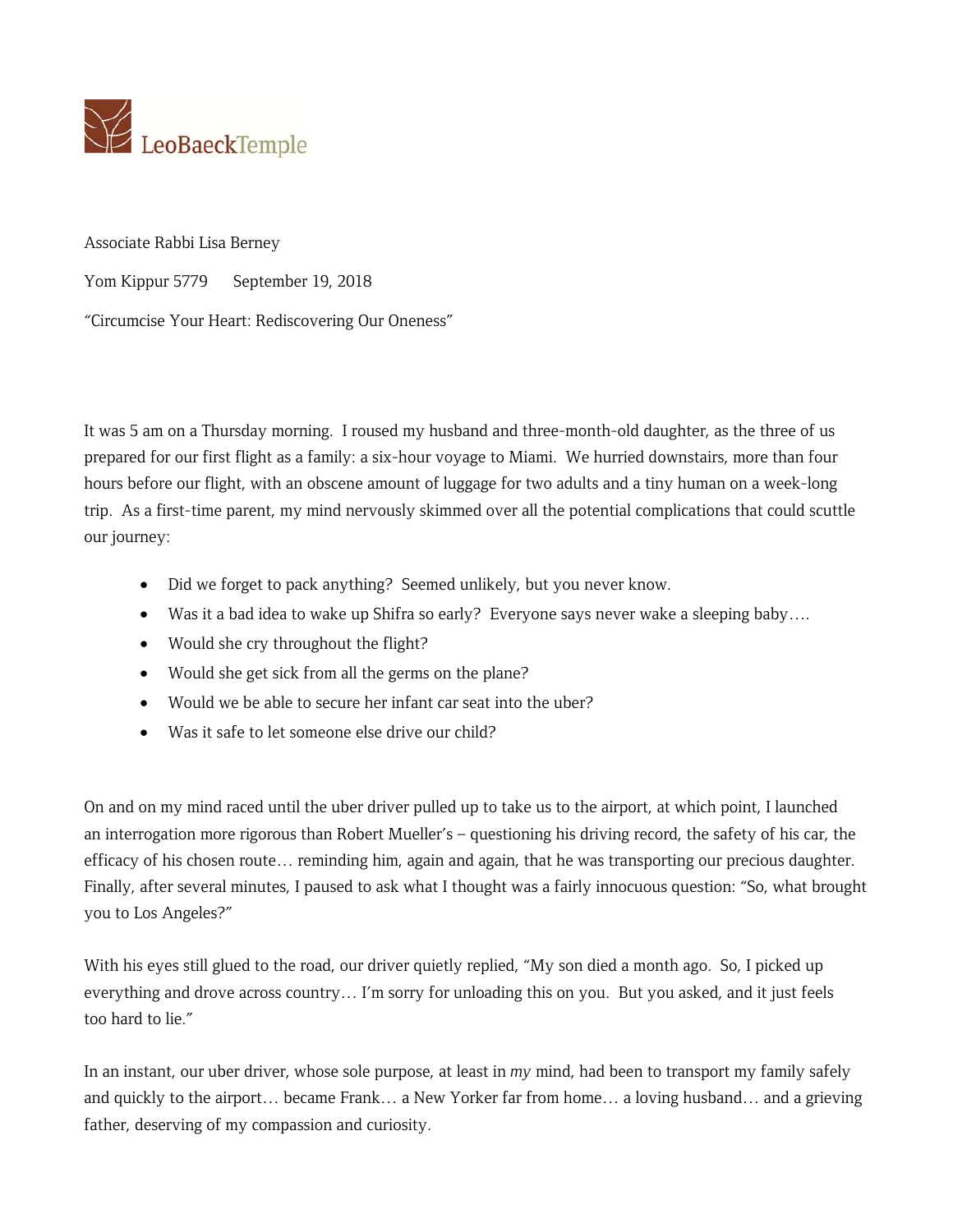Of course, I realized just as quickly how easily we could have made it to the airport without ever really "meeting" Frank, at all. I had been so preoccupied with my own concerns, it had taken half a car ride to even ask about him. But I could still feel his presence, his loss, and his displacement long after we parted with him. I can still feel it now.

Our journey that morning with Frank… and my continuing journey with him ever since… reminded me of a very simple, but essential truth that has become a little too easy to forget: That we're all connected. Not just in that we breathe the same oxygen or clog up the same freeway. But truly connected – in that way that makes us human. Whether we're uber drivers or rabbis, infants or adults, immigrants or native Angelinos, wealthy or poor…. we're all made of the same stuff. Or, as my mom would say, we all put our pants on one leg at a time. And we're all engaged in some version of the same pursuit, trying to survive and live purposefully in a breathtakingly beautiful yet equally frightening world.

Such an idyllic interpretation of human existence – with all of us swimming in the same current – may seem awfully out of touch in the 21<sup>st</sup> Century, when three swipes of your finger can reveal a stockpile of sexism, bigotry, exploitation, and opportunism; but, in many ways, all the rancor and surface divisions of the world in which we live today are but a distraction from the greater truth that our souls know at heart – we are inescapably one.

The great twentieth century Jewish thinker, Emanuel Levinas, teaches that when we encounter other human beings… when we truly **see** their faces… the experience kindles in us a sense of obligation. We are drawn to **look deeply** into their hearts and souls and cannot help but become connected to—actually, **bound up** with them.

If that feels like a rabbinic platitude to you – just think for a moment about every time you pull off the freeway, and a homeless man or woman or child is sitting there. Think about the contortions you'll often put yourself through in order NOT to look them in the face, in the eye. Looking away is our acknowledgment of just how right Levinas has it. To look into the eye of another person is to become obligated to her.

Levinas understands a truth that we seem to be trying to distance ourselves from more and more – that we are inextricably tied to one another. The very nature of our human experience is that we are all interconnected, whether we want to be or not. If our planet disintegrates due to global warming… if an earthquake shakes the foundations of our homes… if a hurricane or a brush fire or a tornado emerges from the conditions in which we live – the threat won't distinguish between rich and poor, between Republicans and Democrats, between white and black and brown. All of us will be at risk.

In fact, one of the chief purposes of Yom Kippur is to remind us, as Levinas suggests, that, for all that separates us, we are little more than blood and guts. No matter how big our jobs may be or how much money we have, who we know or what access we possess, we are all fragile, we are all fallible, and we are all human.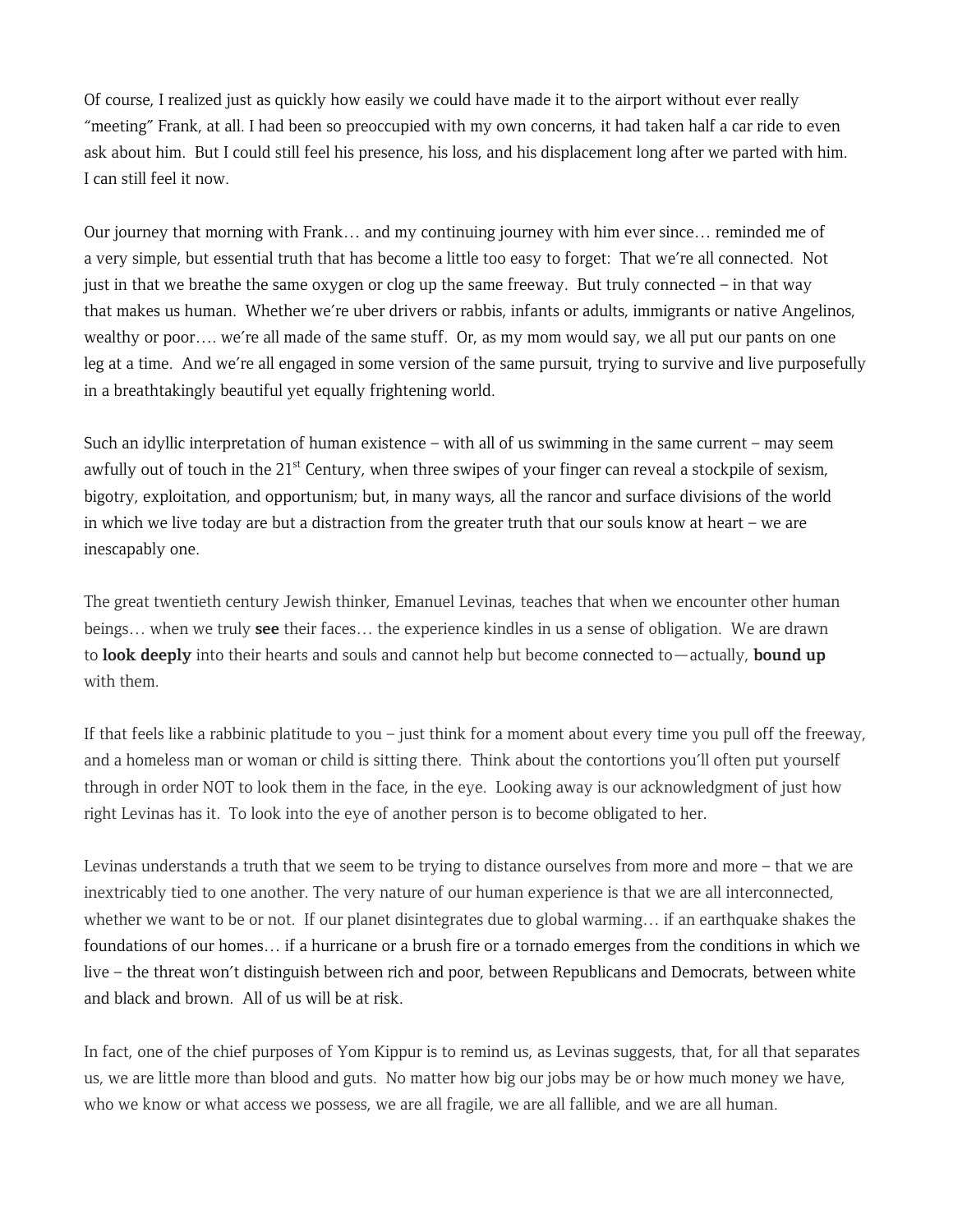And so… we fast. We dress in white. We separate ourselves from all the usual trappings that help us maintain the façade of our invincibility. Stripped of our comforts, we approach God together as a community – and as a community of communities around the world – armed with the best tool we have on this Day of Judgment – each other. For what makes us resilient to forces greater than ourselves is our strength in one another. By seeing the faces of others… by acknowledging and nurturing our foundational bonds with each other and with all living things, we rediscover the power inherent in our species and defy the limitations of the human condition.

Sound overstated to you? Think again. In his book, *Sapiens*, world historian Yuval Noah Harari explains that, despite what we may think, humans are actually an extremely limited species except for one immensely powerful attribute – our ability to create what he calls, "mass cooperation networks" in which "thousands and millions of complete strangers can work together toward common goals.  $<sup>1</sup>$ </sup>

While other species collaborate with their immediate neighbors in flocks, herds, packs, and prides, humans transcend the boundaries of proximity to create networks of concern that span both space and time.

Drop any one of us in the savannah without tools, food, or water, and our chances of survival would be slim. We are neither fierce like the lion, nor cunning like the coyote, nor swift like the gazelle, nor industrious like the ant.

But our capacity for mass interconnectedness provides us with a competitive advantage no other species can match, one that has enabled human beings to become this planet's dominant creature. Only by striving **together** over **generations** did humans discover how to defeat the mastodon, how to domesticate wheat, how to wield fire, how to cherish beauty, and, more importantly, how to preserve these innovations for our descendants to replicate and improve. Our understanding of how to be a collective is the gift of our species and the key to our thriving and survival.

And it is a gift that our children, at least in infancy, instinctively appreciate and understand. Human unity is the default position for our species. We start there. Only as we grow do we stray from that innate impulse.

In her book, *The Spiritual Child,* Dr. Lisa Miller illustrates clinically something that we've all observed anecdotally – how young children express their natural affinity towards the universe: "They see a lone duckling in the park and wonder where its mother is, perhaps worrying that the duckling is lost or separated from its family. They put a crumb of bread down for the ants filing across the sidewalk. They fuss at us for trying to rid the kitchen of mice: 'don't kill the mice – they're only trying to eat!' They hand a crying baby a toy if they can. They often try to comfort us when they're worried we're not okay; they pick up on our tension or the fear or sadness we thought we'd hidden."<sup>2</sup>

<sup>&</sup>lt;sup>1</sup> Yuval Noah Harari, *Sapiens: A Brief History of Humankind* (New York: Harper, 2015).<br><sup>2</sup> Lise Miller, *The Spiritual Child: The NEW SCIENCE* on Baranting for Haglth and Lifel.

Lisa Miller, *The Spiritual Child: The NEW SCIENCE on Parenting for Health and Lifelong Thriving* (New York: Picador, 2015), 171.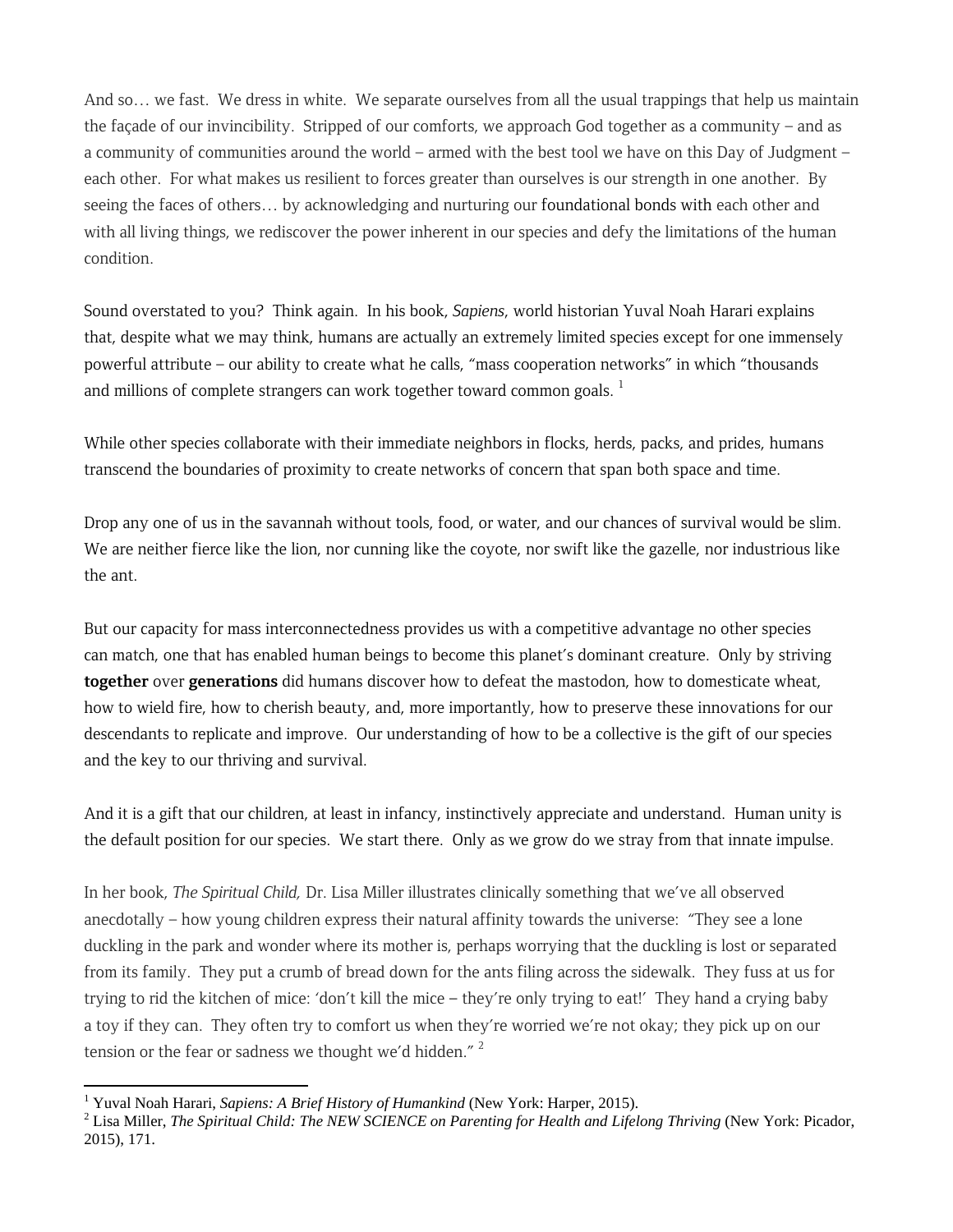Young children possess a deep, spiritual understanding of their oneness with the world – with the larger community they are part of. They're in awe of natural beauty and full of wonder at life's creations. They internalize their connection not only to other people, but to all sentient beings. As Miller explains, their "Natural spirituality is a direct sense of listening to the heartbeat of the living universe, of being one with that seen and unseen world, open and at ease in that connection."  $^3$  Of course they cry or act out from hunger or exhaustion or frustration, but generally, young children relate to others with an open, curious, and loving heart – their instinct is to respond from the heart.  $4$ 

Why, then, does this instinctual understanding of our oneness with others diminish as we grow older?

Perhaps, because sometimes, our life's experiences can cause a kind of build up around our hearts – like the plaque that accumulates around our teeth or the scabs that develop around a wound. This build up envelops our hearts like a callous so that we don't have to walk around feeling so vulnerable and inadequate all the time.

Most of us know far too well that being in relationship is not always easy – it can be messy, and complicated, and painful. When we truly see the face of those around us, loved ones and strangers alike, we may fear it will compromise the fulfillment of our own needs, or worse, be simply too much for us to bear. But once we begin to close off our hearts from one another, we lose our natural acuity to lead from the heart, the source of our compassion and empathy… the place that locates the immeasurable ways in which we are all bound together through our mere existence.

And when we fall out of touch with that sense of oneness, it can create devastating consequences for ourselves and for our world.

In 2013, economists set out to measure the significance of human connectedness. By measuring the effects of changes in social connections upon brain activity, they were able to put a price tag on our relationships… describing in financial terms the impact that a socially rich or deprived life has upon our well-being:

"If we volunteer at least once a week, the increase to our happiness is like moving from a yearly income of \$20,000 to \$75,000. If we have a friend that we see on most days, it's like earning \$100,000 more each year. Simply seeing our neighbors on a regular basis gets us \$60,000 a year more. On the other hand, when we break a critical social tie – it's like suffering a \$90,000 per year decrease in our income.  $5$ 

Clearly, our relationships matter. And as Rabbi Chasen and Rabbi Ross so beautifully illustrated on Rosh Hashanah, it is not only our individual health that is at risk when we neglect our sense of connectedness to those around us, but also the welfare of our fellow human beings.

  $<sup>3</sup>$  Miller, 25.</sup>

 $<sup>4</sup>$  Miller, 27.</sup>

<sup>5</sup> Emily Esfahani Smith, "Social Connection Makes a Better Brain," *The Atlantic*, October 29, 2013.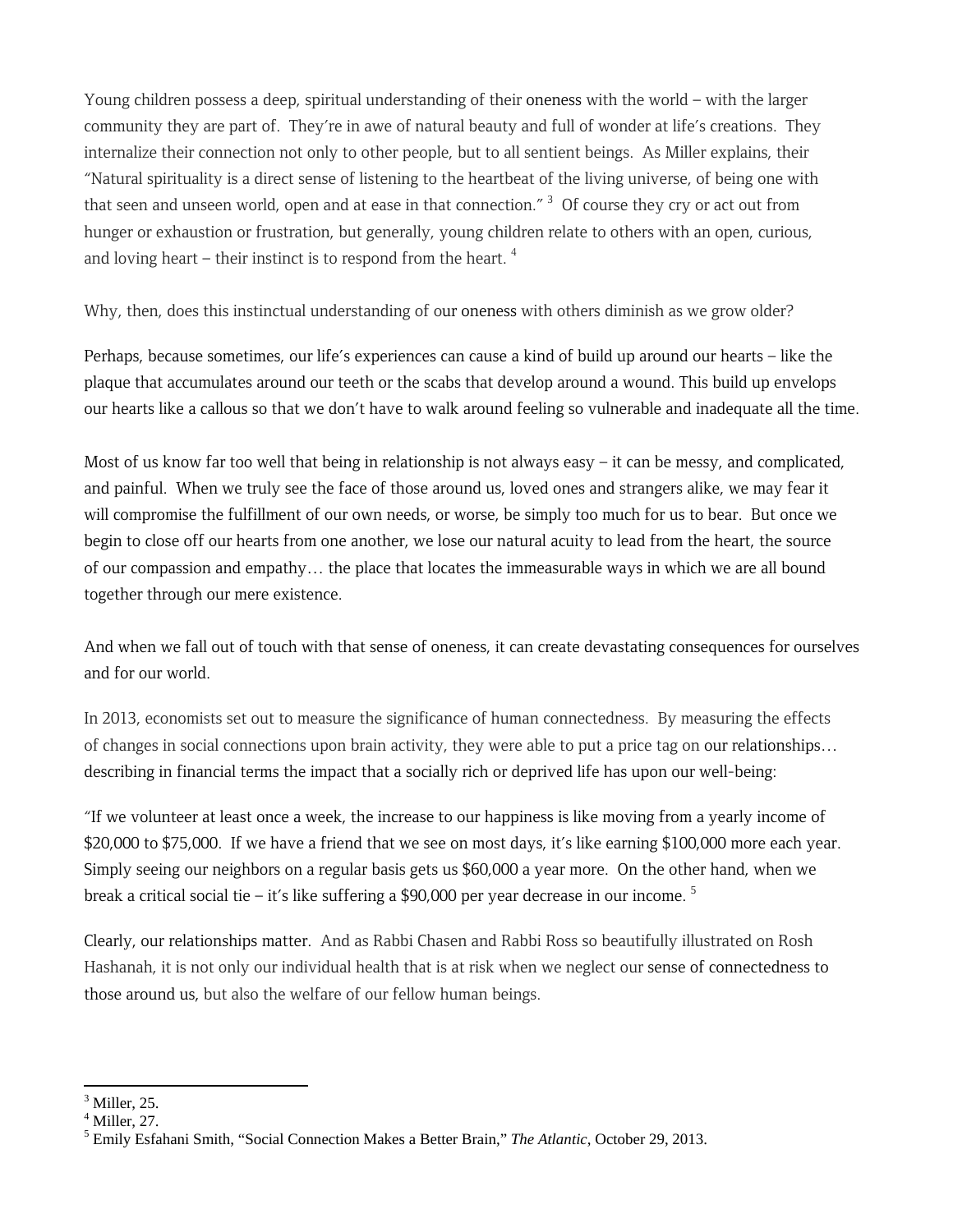So many of us felt this sense of peril most acutely this past April when we discovered the crimes committed in our name against migrants seeking immigration or asylum in the United States.

From a government that cynically launched a public smear campaign against migrants fleeing oppression... to border patrolmen who lied to parents about taking their children to bathe… to detention officers who mocked the inconsolable cries of children calling for their parents… to the federal immigration agent who tore a baby from her mother's breast… we witnessed a new extreme in the price that can be paid when society conspires to neglect our innate unity with humankind, and the public outcry in response demonstrated that the price was too steep. Now, more than ever, we must find a way to open up our hearts… to get back in touch with that sense of oneness that came so easily to us as children.

Fortunately, our tradition offers us a clear path. Towards the end of the Israelites' journey through the wilderness in Deuteronomy, the fifth of the Torah's five books, Moses assembles the people to reaffirm their special relationship with God. But instead of just celebrating their covenant with God and with one another, Moses admonishes them, stating, "Therefore, cut away, the thickening of your hearts."

Or more literally, "**Circumcise the foreskin of your hearts**." 6 Moses looked at the Israelites – our biblical forbears – and saw people whose hearts had become unnaturally shielded from others.

Moses' warning to those ancient Israelites offers a visceral illustration of the deep challenge our tradition places before us – to remove all the "stuff" that clogs our hearts, from our preoccupation with our own needs, which all too often causes us to regard the people we meet as a means to an end, rather than a window into the sacred…to our fear of vulnerability, which all too often leads us to treat those we know, and those we don't know, with prejudice and suspicion rather than empathy and curiosity.

And so, we must learn to circumcise our hearts – to cut away the shield we've grown over the best and most sensitive part of our souls. But, how do we do it?

In a word – practice. Opening our hearts to the world around us is a skill, one that must be exercised regularly if we expect it to succeed. It's like any of our other muscle – we must constantly be developing it, or it descends into atrophy. In order to circumcise our hearts… in order to cultivate our innate sense of unity and transcendent relationship with all of humanity, we must aggressively seek opportunities to train ourselves to look another person in the eye and experience our deeply human bond with them. Maybe it's the checkout line at the grocery store. Maybe it's our morning commute. Maybe it's a daily walk around the block. Maybe it's the driver of the car blocking your way out of our parking lot after services today. But, little by little, moment by moment, we can train our hearts to remember what they knew so instinctively when they were young – that indeed – we are one.

<sup>6</sup> Deuteronomy 10:16.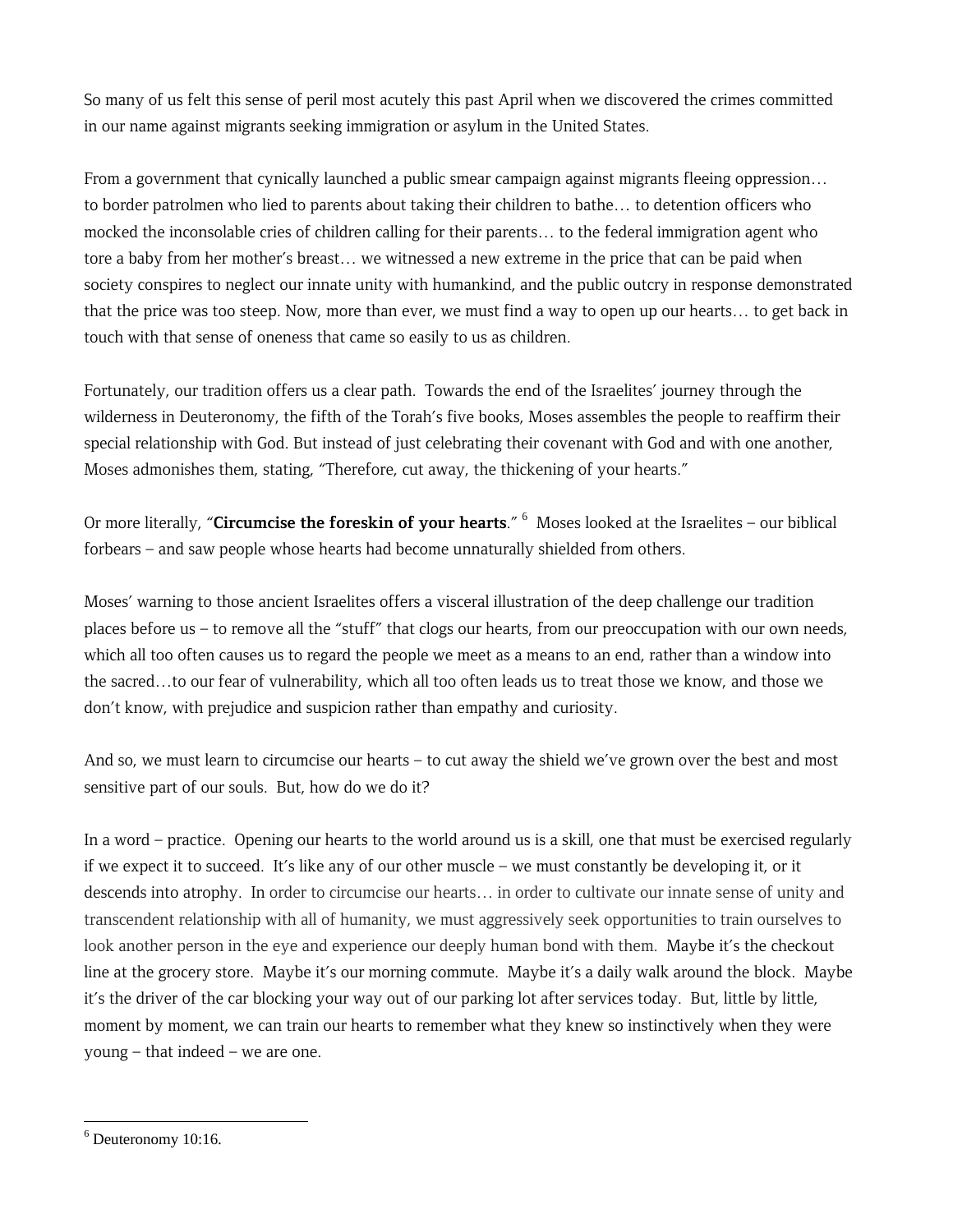In the early hours of the morning on December 27, my husband and I found ourselves keenly aware of our human vulnerabilities as we placed our very lives in the hands of someone we had never met. Walking into the delivery room, still in shock that we were *actually* going to have a baby at the end of this day (or, at least we hoped), we met Christina, the woman who would soon help us bring our child into the world. I began to ask countless questions, eager to know and control every detail I could, but Christina patiently and tenderly answered each question, even smiling lovingly (and knowingly!) when I suggested, a tad prematurely, that contractions weren't really as bad as everyone had told me.

I don't know who she voted for in the last election. I don't know if she lives in a big house or a small one. I don't know if she believes in God or in a woman's right to choose… What I do know is that at one of the most vulnerable and important moments in our lives, Christina was a true angel, a messenger of God, who helped shepherd our daughter into a world of deep love, support, and faith.

That's an awful lot to feel happening inside one small hospital room, but those of you who have been there know what I'm talking about. I believe that my daughter's first moments of life revealed to her not only the loving embrace of her long-waiting father and mother, but a whole universe of compassion, understanding, and oneness with humanity that will impact how she sees and relates to those around her. All this, *because* of Christina, this total stranger, who entered our orbit randomly but with a kind, loving, and ready heart, played one of the most important roles in our lives, and then exited our orbit just as mysteriously as she had entered. We will probably never see Christina again.

But without a doubt in my mind, she came to remind me that I am a part of a great, expansive One. One with my husband and my daughter. One with that angel who nurtured us through that day when we glimpsed the everlasting. One with the mothers and fathers and children all over the world, who are learning how to know and love each other, as we are. One with those now gone, who have walked this path. One with those still to come, who will someday know all of the blessings and all of the vulnerabilities my daughter first sensed in that burst of world-entering light.

On this Day of Atonement, may we circumcise our hearts, attuning ourselves to the precious gift of that great, expansive One, of which we are blessed to be a part. For it is as we are taught in the Yom Kippur Machzor you are holding in your hands: